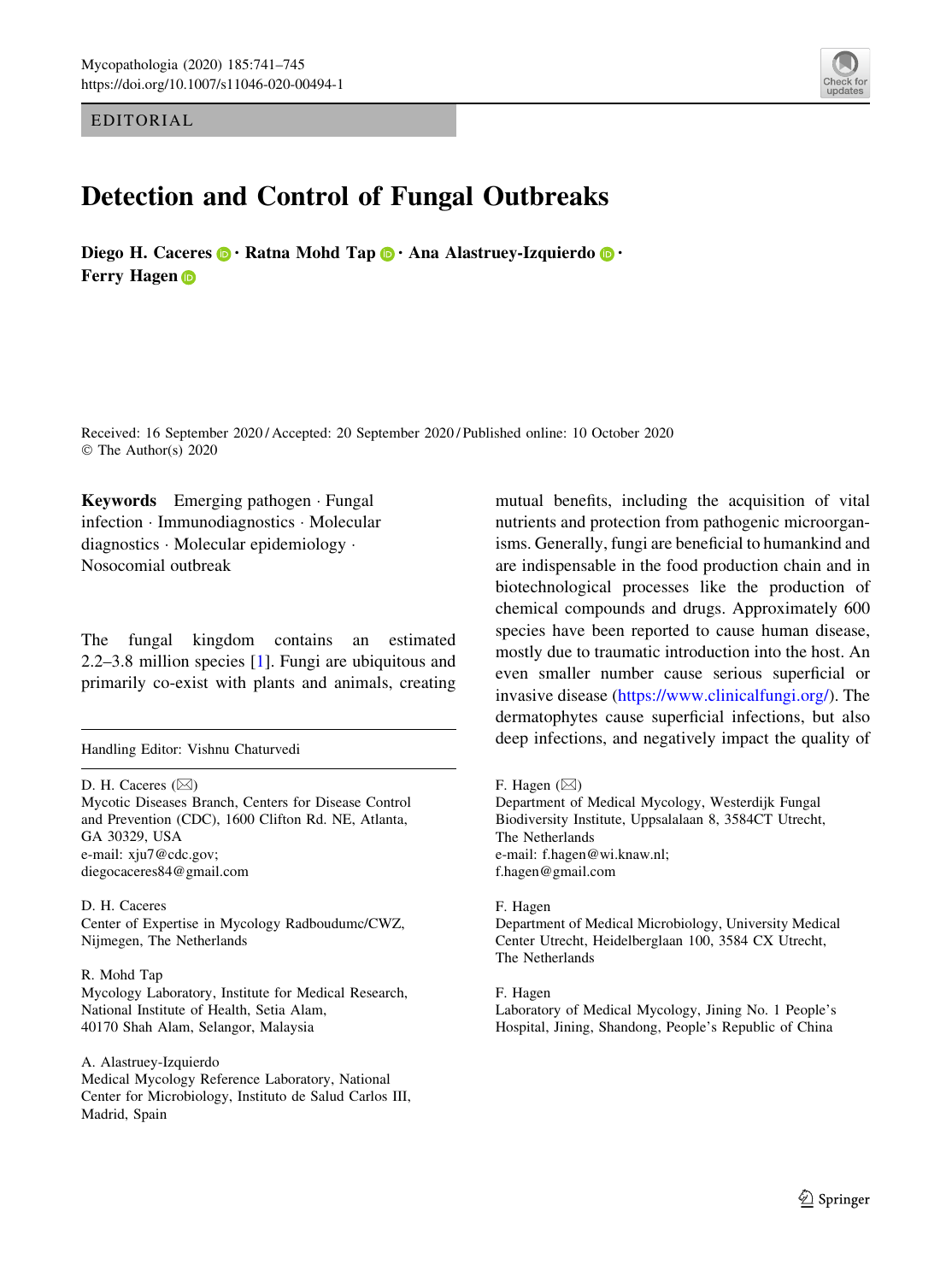life of  $\sim$  1 billion people worldwide [[2–5\]](#page-3-0). Globally, Aspergillus, Candida, Cryptococcus, Pneumocystis, and Mucorales infections (the 'big five') are important causes of fungal morbidity and mortality, primarily affecting immunocompromised hosts [\[2](#page-3-0), [6,](#page-3-0) [7](#page-3-0)]. Among these big five, Candida yeasts cause the largest number of infections, with annual estimates of 134 million mucosal infections, as well as 750,000 life-threatening bloodstream infections associated with mortality rates  $> 40\%$  [\[2](#page-3-0), [8\]](#page-3-0).

Outbreaks caused by fungi can be classified into two groups. The first consists of community-acquired outbreaks that are linked to outdoor activities, mostly seen in patients who perform a specific occupational or recreational activity and those who experienced a natural disaster or human conflicts [[9–12\]](#page-3-0). The second group of fungal outbreaks is related to hospital care and has been increasingly reported during the past two decades, likely as a result of the increase in at-risk populations [[13\]](#page-3-0). The sources of healthcare-associated outbreaks include construction near or renovation of healthcare facilities, contamination of water and ventilation systems, medicines and medical devices, and gaps in infection prevention measures [\[9–12](#page-3-0), [14,](#page-3-0) [15](#page-3-0)]. An increasingly reported cause of fungal outbreaks is the emergence of novel resistant pathogens within hospital environments, clearly exemplified by the unprecedented emergence of Candida auris, as well as increasing incidence of previously rare resistant species like Candida krusei and Diutina rugosa [\[16–19](#page-3-0)].

This special issue covers several aspects of fungal outbreaks. The use of immunodiagnostic and molecular tests for the detection and control of community and healthcare-associated fungal outbreaks is presented [\[20](#page-3-0)] and specifically reviewed for Mucorales and the unculturable Pneumocystis jirovecii [\[6](#page-3-0), [7](#page-3-0)]. Fungal immunodiagnostic assays can detect either antigens, antibodies or metabolites, and are available in different methodologies, presenting from high laboratory complex complement fixation, to the point-of-care lateral flow assays. These assays are developed to detect specific or multiple pathogens. Caceres and colleagues reviewed the available immunodiagnostic assays and provided the ins and outs of these assays as well as an overview of the strengths and weaknesses of using each of them in a potential outbreak setting [[20\]](#page-3-0). Linder and colleagues evaluated the performance of the 'pan-fungal'  $(1-3)$ - $\beta$ - D-glucan (BDG) assay for the diagnosis of invasive pulmonary aspergillosis (IPA) using bronchoalveolar lavage (BAL) samples; they concluded that diagnostic accuracy of BDG using BAL was poor for the diagnosis of IPA [\[21](#page-3-0)]. Mucorales is an illustrious yet enigmatic cause of opportunistic infections and outbreaks. Despite their rapid progressive growth, they are difficult to diagnose as they cannot be detected by an immunodiagnostic assay, like the BDG assay, and thus culture (often negative), histopathology, imaging, and molecular diagnostics remain the diagnostic arsenal from which to choose. Walther and co-workers identified 32 outbreaks of mucormycosis, the majority  $(n = 28)$  were hospital-acquired and four were community-acquired [\[7](#page-3-0)]. Interestingly, Walther and colleagues observed that only in few outbreaks molecular typing was applied to investigate clonality (see Table 1 in [\[7](#page-3-0)]). Hence, we can conclude that in the case of a suspected Mucorales outbreak there is much more to explore from a molecular epidemiological point of view. While sensitivity of culture in Mucorales is very low, Pneumocystis species are non-culturable fungi [\[22](#page-3-0), [23](#page-3-0)]; thus, molecular tools are essential to diagnose and study the epidemiology of this notorious culprit of nosocomial fungal outbreaks [\[6](#page-3-0)].

Two other fungal-like pathogens that are reviewed in this special issue are Prototheca [\[24](#page-3-0)] and Pythium [\[25](#page-3-0)], rarely identified by routine diagnostics but known to cause outbreaks. Prototheca are achlorophyllic algae that have a yeast-like colony morphology and therefore historically been studied by medical mycologists [[24](#page-3-0), [26\]](#page-3-0). Despite a recent outbreak among humans, protothecosis remain a relative rare cause of human disease, while it is widely known among veterinarians as a cause of bovine mastitis. Kano provided a summary on the history, biology, diagnostics, treatment, and current knowledge of Prototheca [\[24](#page-3-0)]. Like *Prototheca*, the aquatic oomycete *Pythium* insidiosum has been historically classified as a fungus, while it seems to be closer related to diatoms and algae [\[25](#page-3-0), [26\]](#page-3-0). In their review, Permpalung and colleagues provided an overview of the diagnosis and treatment of this quirky pathogen that causes infections ranging from keratitis to life-threatening—in both humans and animals [\[25](#page-3-0)].

Infections with Talaromyces marneffei are geographically restricted to southeast Asia and are seen predominantly in people living with HIV [[27\]](#page-3-0). Six decades ago, Penicillium marneffei was described as a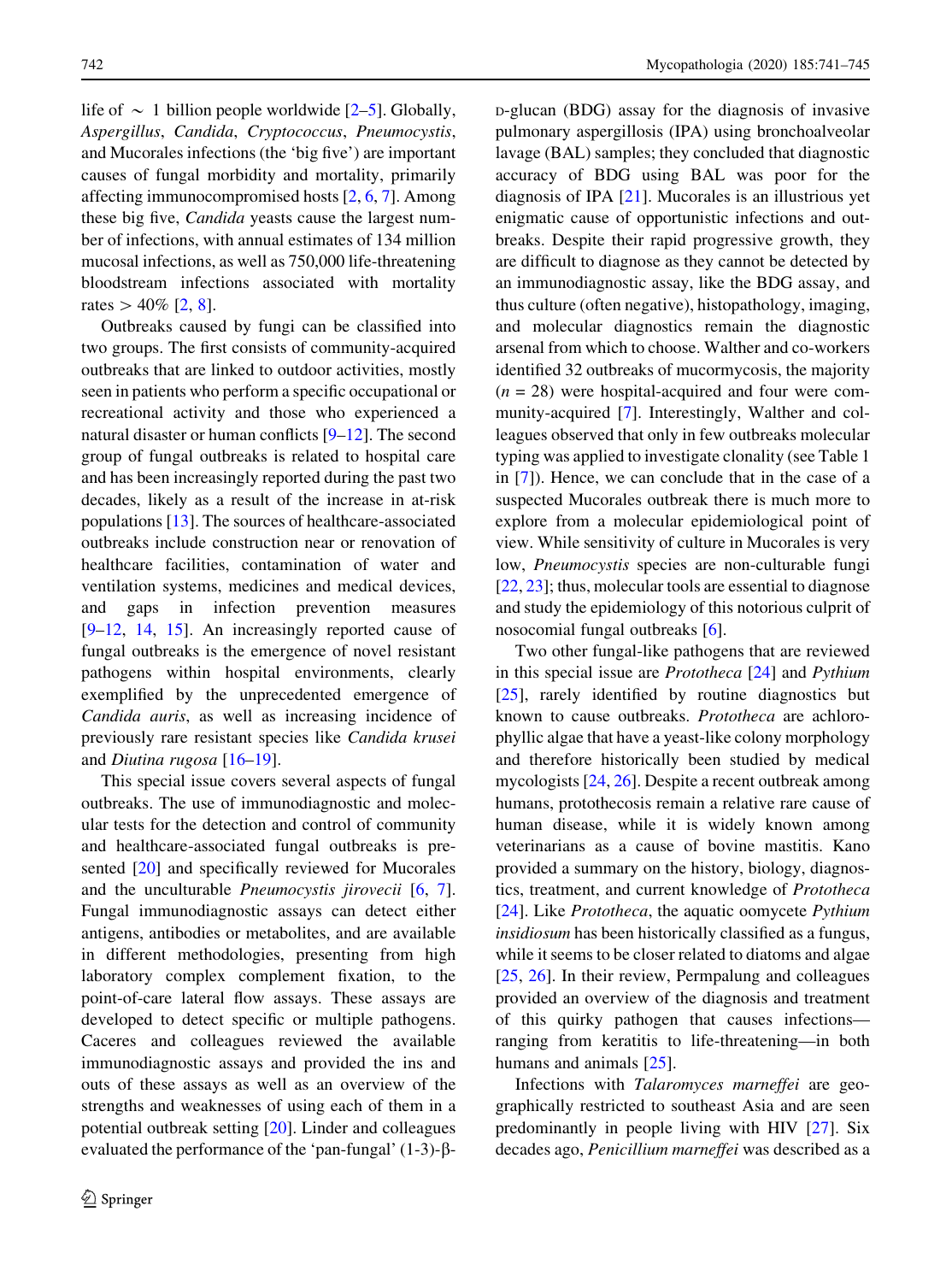novel pathogen, but since several years it is grouped as the sole pathogenic and dimorphic species within the genus Talaromyces [\[28](#page-4-0), [29\]](#page-4-0). The history of T. marneffei was recently extensively reviewed [\[27](#page-3-0)], but it deserves attention in this special issue as Sethuraman and co-workers reported five apparent autochthonous cases among patients with different underlying disorders that lived outside the endemic region [[30\]](#page-4-0). This highlights that the current map of endemic mycoses needs to be redrawn, not only for T. marneffei but also for Blastomyces, Coccidioides, Histoplasma, and Paracoccidioides as their incidence and geographic range has changed [\[31](#page-4-0)]. Ashraf and colleagues included an overview of reported cases due Emergomyces species, and they stated that the epidemiology is incomplete and that our understanding continues to evolve which is depicted by a recent reported case of E. pasteurianus from India [[32\]](#page-4-0).

Molecular typing is essential to understand emergence and spread of novel fungal pathogens. An overview of epidemiological typing tools, ranging from microsatellite typing, multi-locus sequencing typing to whole genome sequencing, for Candida glabrata provided alternatives to track and control the spread of this yeast [\[33](#page-4-0)]. A molecular diagnostic approach was used to study the natural reservoirs of Histoplasma capsulatum by investigating the presence of the pathogen in stored Argentinian wildlife tissue samples [\[34](#page-4-0)]. An in-depth literature study spanning seven decades of epidemiological data from Brazil identified characteristics of histoplasmosis of outbreaks on this country. Based on this characterization, authors suggested interventions to prevent exposure [\[35](#page-4-0)]. Rodrigues and co-workers reviewed the global epidemiology of Sporothrix species is in all aspects, and refined maps for the three major pathogenic species S. brasiliensis, S. schenckii, and S. globosa [\[36](#page-4-0)].

The detection and control of fungal outbreaks is complex and require coordination between the clinical microbiology laboratory, clinicians, epidemiologists, and public health microbiologists, including other professionals (environmental and veterinary staff) to ensure a 'One Health' approach. These professionals must form an investigative multidisciplinary team, together with decision-makers to ensure implementation of control measures [\[37](#page-4-0)]. The global lack of awareness of fungal diseases, limited laboratory capacity, and the absence of fungal diseases on the

radar of most epidemiological and public health systems are major challenges [[38\]](#page-4-0). The World Health Organization (WHO) and its regional offices, the Mycotic Disease Branch of the Centers for Disease Control and Prevention (CDC), the Global Action Fund for Fungal Infections (GAFFI), Leading International Fungal Education (LIFE), International Society for Human and Animal Mycology (ISHAM), Mycoses Study Group Education and Research Consortium (MSG-ERC), European Society for Clinical Microbiology & Infectious Diseases—Fungal Infections Study Group (ESCMID/EFISG), and the European Confederation of Medical Mycology (ECMM) have launched a variety of initiatives, focused principally in education and advocacy of fungal diseases. These initiatives range from the Fungal Disease Awareness Week (September 21–25, 2020) to e-courses, specialized working groups, and guideline development [\[39–44](#page-4-0)]. Given the increasing global emergence of novel multidrug-resistant outbreakcausing fungal pathogens, coordinated international interdisciplinary collaboration to manage them is needed more than ever.

Acknowledgements We want to thank Brendan R. Jackson and Shawn R. Lockhart, Mycotic Diseases Branch, Centers for Disease Control and Prevention, for document review. Diego H. Caceres acknowledges Oak Ridge Institute for Science and Education (ORISE). The findings and the conclusions in this report are those of the authors and do not necessarily represent the official position of the Centers for Disease Control and Prevention.

Open Access This article is licensed under a Creative Commons Attribution 4.0 International License, which permits use, sharing, adaptation, distribution and reproduction in any medium or format, as long as you give appropriate credit to the original author(s) and the source, provide a link to the Creative Commons licence, and indicate if changes were made. The images or other third party material in this article are included in the article's Creative Commons licence, unless indicated otherwise in a credit line to the material. If material is not included in the article's Creative Commons licence and your intended use is not permitted by statutory regulation or exceeds the permitted use, you will need to obtain permission directly from the copyright holder. To view a copy of this licence, visit <http://creativecommons.org/licenses/by/4.0/>.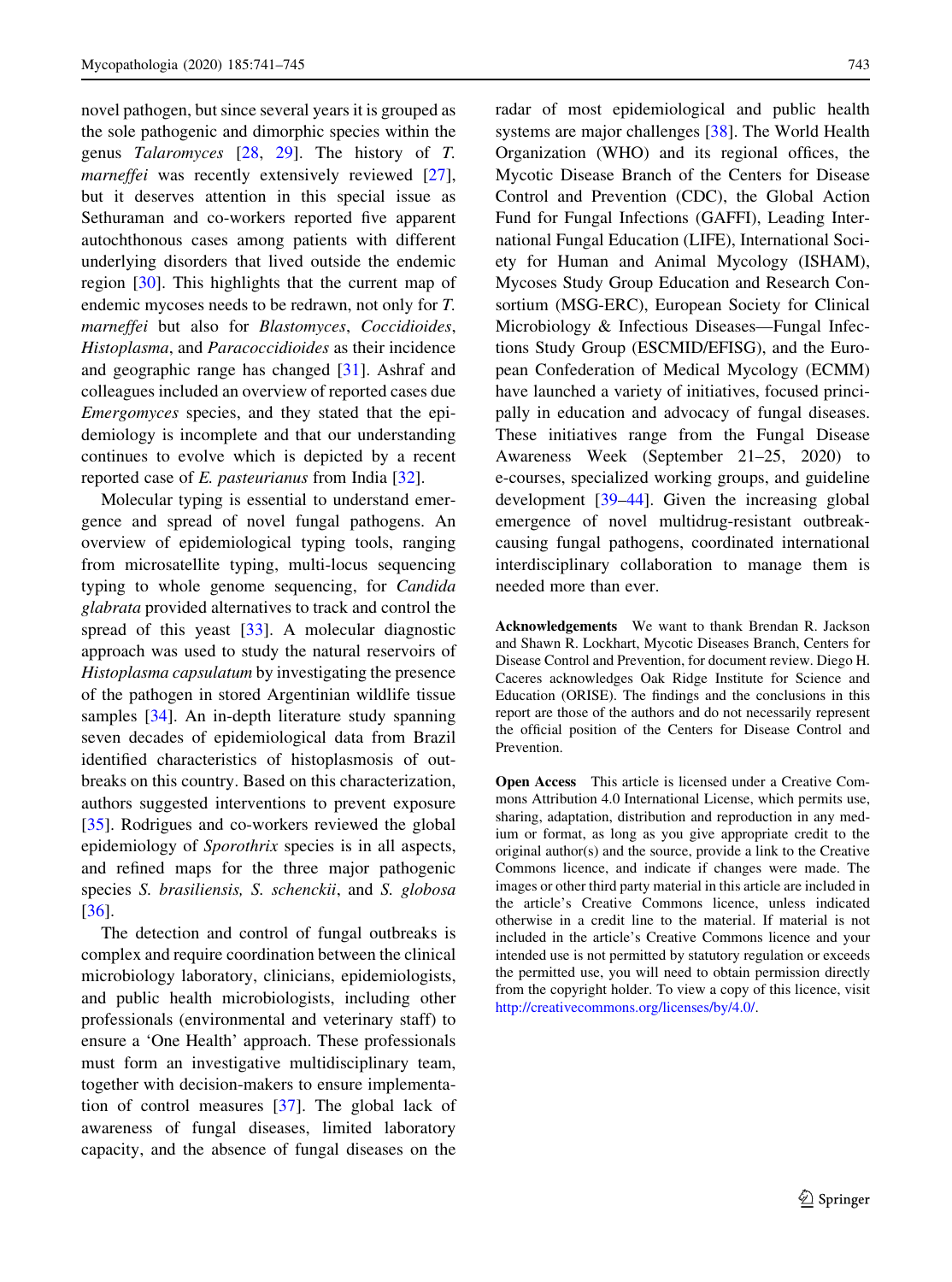## <span id="page-3-0"></span>References

- 1. Hawksworth DL, Lücking R. Fungal diversity revisited: 2.2 to 3.8 million species. Microbiol Spectr. 2017. [https://doi.](https://doi.org/10.1128/microbiolspec.FUNK-0052-2016) [org/10.1128/microbiolspec.FUNK-0052-2016](https://doi.org/10.1128/microbiolspec.FUNK-0052-2016).
- 2. Bongomin F, Gago S, Oladele RO, Denning DW. Global and multi-national prevalence of fungal diseases-estimate precision. J Fungi (Basel). 2017;3(4):57. [https://doi.org/10.](https://doi.org/10.3390/jof3040057) [3390/jof3040057](https://doi.org/10.3390/jof3040057).
- 3. Bouchara JP, Mignon B, Chaturvedi V. Dermatophytes and dermatophytoses: a thematic overview of state of the art, and the directions for future research and developments. Mycopathologia. 2017;182(1–2):1–4. [https://doi.org/10.](https://doi.org/10.1007/s11046-017-0114-z) [1007/s11046-017-0114-z](https://doi.org/10.1007/s11046-017-0114-z).
- 4. Guanziroli E, Pavia G, Guttadauro A, Sangalli R, Mancini LL, Costanzo A. Deep dermatophytosis caused by Trichophyton verrucosum in an immunosuppressed patient: successful outcome with terbinafine. Mycopathologia. 2019;184(4):543–5. [https://doi.org/10.1007/s11046-019-](https://doi.org/10.1007/s11046-019-00357-4) [00357-4.](https://doi.org/10.1007/s11046-019-00357-4)
- 5. Huang C, Peng Y, Zhang Y, Li R, Wan Z, Wang X. Deep dermatophytosis caused by Trichophyton rubrum. Lancet Infect Dis. 2019;19(12):1380. [https://doi.org/10.1016/](https://doi.org/10.1016/S1473-3099(19)30551-1) [S1473-3099\(19\)30551-1](https://doi.org/10.1016/S1473-3099(19)30551-1).
- 6. Dellière S, Gits-Muselli M, Bretagne S, Alanio A. Outbreak-causing fungi: Pneumocystis jirovecii. Mycopathologia. 2019. [https://doi.org/10.1007/s11046-019-](https://doi.org/10.1007/s11046-019-00408-w) [00408-w.](https://doi.org/10.1007/s11046-019-00408-w)
- 7. Walther G, Wagner L, Kurzai O. Outbreaks of Mucorales and the species involved. Mycopathologia. 2019. [https://](https://doi.org/10.1007/s11046-019-00403-1) [doi.org/10.1007/s11046-019-00403-1](https://doi.org/10.1007/s11046-019-00403-1).
- 8. Bassetti M, Giacobbe DR, Vena A, Trucchi C, Ansaldi F, Antonelli M, et al. Incidence and outcome of invasive candidiasis in intensive care units (ICUs) in Europe: results of the EUCANDICU project. Crit Care. 2019;23(1):219. [https://doi.org/10.1186/s13054-019-2497-3.](https://doi.org/10.1186/s13054-019-2497-3)
- 9. Benedict K, Richardson M, Vallabhaneni S, Jackson BR, Chiller T. Emerging issues, challenges, and changing epidemiology of fungal disease outbreaks. Lancet Infect Dis. 2017;12:e403–e411411. [https://doi.org/10.1016/S1473-](https://doi.org/10.1016/S1473-3099(17)30443-7) [3099\(17\)30443-7.](https://doi.org/10.1016/S1473-3099(17)30443-7)
- 10. Benedict K, Mody RK. Epidemiology of histoplasmosis outbreaks, United States, 1938–2013. Emerg Infect Dis.<br>2016:22(3):370-8. https://doi.org/10.3201/eid2203. [https://doi.org/10.3201/eid2203.](https://doi.org/10.3201/eid2203.151117) [151117](https://doi.org/10.3201/eid2203.151117).
- 11. Benedict K, Roy M, Chiller T, Davis JP. Epidemiologic and ecologic features of blastomycosis: a review. Curr Fungal Infect Rep. 2012;6(4):327–35. [https://doi.org/10.1007/](https://doi.org/10.1007/s12281-012-0110-1) [s12281-012-0110-1](https://doi.org/10.1007/s12281-012-0110-1).
- 12. Freedman M, Jackson BR, McCotter O, Benedict K. Coccidioidomycosis outbreaks, United States and worldwide, 1940–2015. Emerg Infect Dis. 2018;24(3):417–23. [https://](https://doi.org/10.3201/eid2403.170623) [doi.org/10.3201/eid2403.170623](https://doi.org/10.3201/eid2403.170623).
- 13. Caceres DH, Chiller T. Epidemiología global de las micosis. In: API, editor. Manual de Infecciones Fúngicas Sistémicas 2019.
- 14. Bougnoux ME, Brun S, Zahar JR. Healthcare-associated fungal outbreaks: new and uncommon species, new molecular tools for investigation and prevention.

Antimicrob Resist Infect Control. 2018;7:45. [https://doi.](https://doi.org/10.1186/s13756-018-0338-9) [org/10.1186/s13756-018-0338-9](https://doi.org/10.1186/s13756-018-0338-9).

- 15. Kanamori H, Rutala WA, Sickbert-Bennett EE, Weber DJ. Review of fungal outbreaks and infection prevention in healthcare settings during construction and renovation. Clin Infect Dis. 2015;61(3):433–44. [https://doi.org/10.1093/cid/](https://doi.org/10.1093/cid/civ297) [civ297.](https://doi.org/10.1093/cid/civ297)
- 16. Caceres DH, Forsberg K, Welsh RM, Sexton DJ, Lockhart SR, Jackson BR, et al. Candida auris: a review of recommendations for detection and control in healthcare settings. J Fungi (Basel). 2019;5(4):111. [https://doi.org/10.3390/](https://doi.org/10.3390/jof5040111) [jof5040111.](https://doi.org/10.3390/jof5040111)
- 17. Caceres DH, Rivera SM, Armstrong PA, Escandon P, Chow N, Ollave MV, et al. Case-case comparison of Candida auris vs. other Candida species bloodstream infections: results of an outbreak investigation in Colombia. Mycopathologia. 2020. [https://doi.org/10.1007/s11046-020-](https://doi.org/10.1007/s11046-020-00478-1) [00478-1](https://doi.org/10.1007/s11046-020-00478-1).
- 18. Colombo AL, Júnior JNA, Guinea J. Emerging multidrugresistant Candida species. Curr Opin Infect Dis. 2017;30(6):528–38. [https://doi.org/10.1097/QCO.](https://doi.org/10.1097/QCO.0000000000000411) [0000000000000411.](https://doi.org/10.1097/QCO.0000000000000411)
- 19. de Jong AW, Hagen F. Attack, defend and persist: how the fungal pathogen Candida auris was able to emerge globally in healthcare environments. Mycopathologia. 2019;184(3):353–65. [https://doi.org/10.1007/s11046-019-](https://doi.org/10.1007/s11046-019-00351-w) [00351-w.](https://doi.org/10.1007/s11046-019-00351-w)
- 20. Caceres DH, Chiller T, Lindsley MD. Immunodiagnostic assays for the investigation of fungal outbreaks. Mycopathologia. 2020. [https://doi.org/10.1007/s11046-020-](https://doi.org/10.1007/s11046-020-00452-x) [00452-x](https://doi.org/10.1007/s11046-020-00452-x).
- 21. Linder KA, Kauffman CA, Zhou S, Richards BJ, Kleiboeker S, Miceli MH. Performance of the (1,3)-beta-D-glucan assay on bronchoalveolar lavage fluid for the diagnosis of invasive pulmonary aspergillosis. Mycopathologia. 2020. [https://doi.org/10.1007/s11046-020-00479-0.](https://doi.org/10.1007/s11046-020-00479-0)
- 22. Liu Y, Fahle GA, Kovacs JA. Inability to culture Pneumocystis jirovecii. mBio. 2018;9(3):e00939–e1018. [https://doi.](https://doi.org/10.1128/mBio.00939-18) [org/10.1128/mBio.00939-18.](https://doi.org/10.1128/mBio.00939-18)
- 23. Schildgen V, Mai S, Khalfaoui S, Lüsebrink J, Pieper M, Tillmann RL, et al. Pneumocystis jirovecii can be productively cultured in differentiated CuFi-8 airway cells. mBio. 2014;5(3):e01186–e1214. [https://doi.org/10.1128/mBio.](https://doi.org/10.1128/mBio.01186-14) [01186-14](https://doi.org/10.1128/mBio.01186-14).
- 24. Kano R. Emergence of fungal-like organisms: Prototheca. Mycopathologia. 2019. [https://doi.org/10.1007/s11046-](https://doi.org/10.1007/s11046-019-00365-4) [019-00365-4.](https://doi.org/10.1007/s11046-019-00365-4)
- 25. Permpalung N, Worasilchai N, Chindamporn A. Human pythiosis: emergence of fungal-like organism. Mycopathologia. 2019. [https://doi.org/10.1007/s11046-019-](https://doi.org/10.1007/s11046-019-00412-0) [00412-0](https://doi.org/10.1007/s11046-019-00412-0).
- 26. Adl SM, Simpson AG, Lane CE, Lukeš J, Bass D, Bowser SS, et al. The revised classification of Eukaryotes. J Eukaryot Microbiol. 2012;59(5):429–93. [https://doi.org/](https://doi.org/10.1111/j.1550-7408.2012.00644.x) [10.1111/j.1550-7408.2012.00644.x.](https://doi.org/10.1111/j.1550-7408.2012.00644.x)
- 27. Cao C, Xi L, Chaturvedi V. Talaromycosis (Penicilliosis) due to Talaromyces (Penicillium) marneffei: Insights into the clinical trends of a major fungal disease 60 years after the discovery of the pathogen. Mycopathologia. 2019;184(6):709–20. [https://doi.org/10.1007/s11046-019-](https://doi.org/10.1007/s11046-019-00410-2) [00410-2](https://doi.org/10.1007/s11046-019-00410-2).